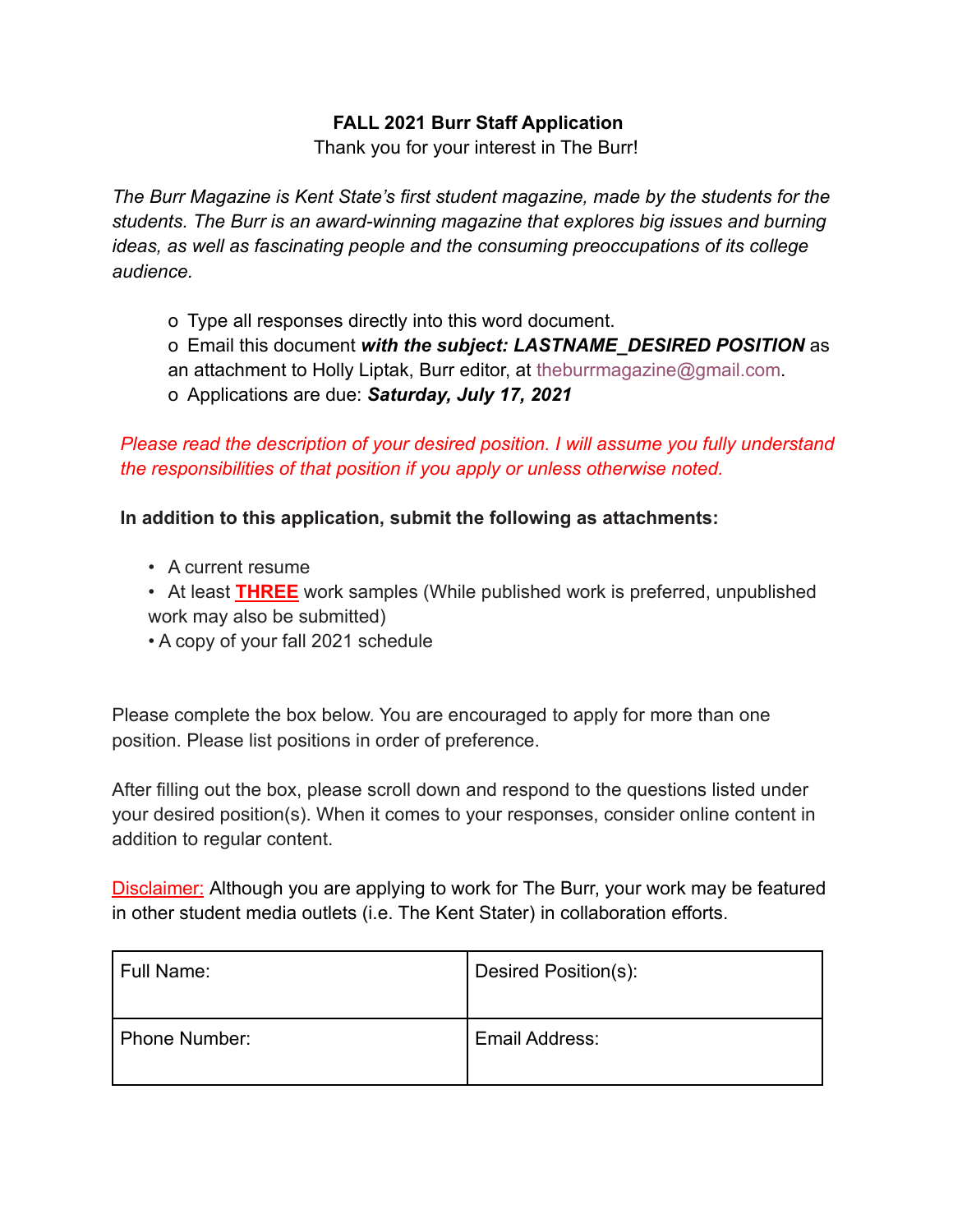| Year:                                 | GPA:                                  |
|---------------------------------------|---------------------------------------|
| Major/Minor:                          | Local Address:                        |
| <b>Other Student Media Positions:</b> | Other Jobs:                           |
| High school graduation year:          | College graduation year and semester: |

# **Positions Available:**

**Managing Editor:** Assists the editor-in-chief with running the magazine. Must be able to attend all meetings, edit all stories and design layouts and coordinate events and access the progress of all departments and staffers. The managing editor will step in where more management help is needed, possibly with podcasts this semester. The managing editor will also contribute to the Burr's website and the print issue. Applicants should be versatile, organized and reliable. This position is a major time commitment and must be taken seriously. Must be able to attend weekly meetings with the rest of the editorial board.

**Art Director:** Helps with producing attractive content for the website and the print issue. Will manage illustrators and work with the Photo Editor in creating visuals for content going online and in print. Responsible for producing an attractive magazine. Creates a cohesive template for other designers to follow and must be proficient in Adobe InDesign and Photoshop. Applicants should be organized and reliable. This position is a major time commitment and must be taken seriously. Must be able to attend weekly meetings with the rest of the editorial board.

**Assistant Art Director:** Works closely with the Art Director and Photo Editor, must be proficient in Adobe InDesign and Photoshop and assists the Art Director and Photo Editor with managing the creative staff. Applicants should be organized and reliable. This position is a major time commitment and must be taken seriously.

**Photo Editor:** The magazine's lead photographer. Manages the photo staff and coordinates with most editors. Applicants should be reliable, proficient in Adobe Photoshop and will be responsible for editing all photographs that appear on the web and in the print issue. Must also know or be trained in using the photo studio. Must be able to attend weekly meetings with the rest of the editorial board.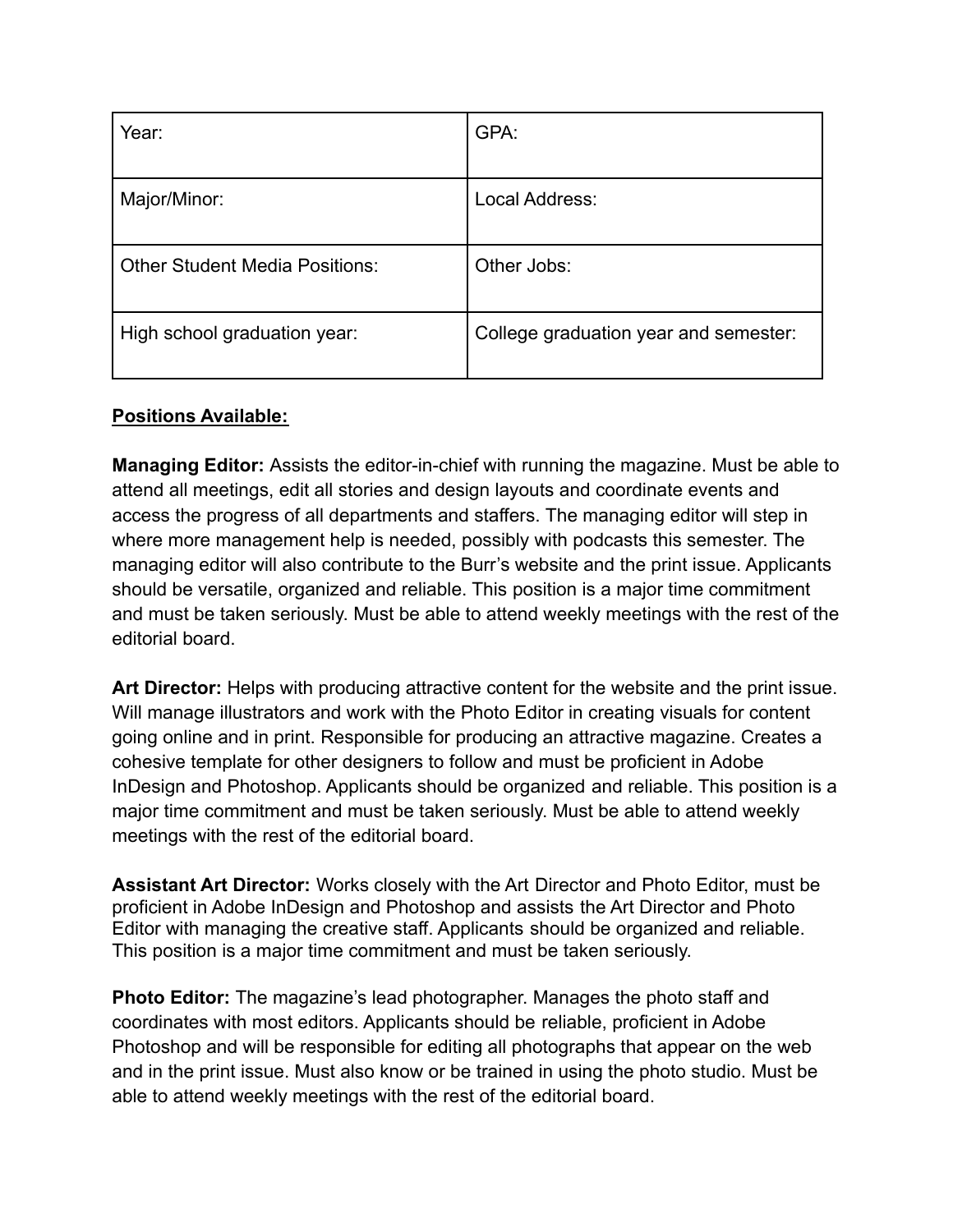**Senior Editor for Writers:** Directly manage all writers, ensuring that deadlines are met, applicants should be highly skilled writers and copy editors, senior editors must make at least one major contribution to the Burr's website. Applicants should be organized, reliable and independent. This position is a major time commitment and must be taken seriously. Must be able to attend weekly meetings with the rest of the editorial board.

**Senior Editor for Bloggers:** Directly manage all bloggers, ensuring that deadlines are met, applicants should be highly skilled writers and copy editors, senior editors must make at least one major contribution to the Burr's website. Applicants should be organized, reliable and independent. This position is a major time commitment and must be taken seriously. Must be able to attend weekly meetings with the rest of the editorial board.

**Copy Desk Chief:** Manages all copy editors. Responsible for ensuring the magazine and its website are without factual and grammatical errors. Must be a skilled writer and well-versed in AP style. Must be able to attend weekly meetings with the rest of the editorial board.

**Web Editor:** Responsible for overseeing all web-exclusive content. This includes working closely with the photo and senior editors. Applicants must be organized, independent and have a serious interest in innovative multimedia technologies, including video, slideshows and podcasts, as well as interactive content, such as surveys and quizzes. WordPress and general web knowledge preferred. Must be able to attend weekly meetings with the rest of the editorial board.

**Promotions Director:** Responsible for overseeing social media promotions assistant. Applicants must have a thorough understanding of how to best utilize social media in a news content – this includes familiarity with headline writing. Must be enthusiastic, ambitious and an expert on all Burr content. Must also help coordinate issue launch parties, fundraising and relevance on social media. Business/Marketing/PR experience is a plus. This position is a major time commitment and must be taken seriously. Must be able to attend weekly meetings with the rest of the editorial board.

**Social Media Promotions Assistant:** Responsible for helping with The Burr's social media accounts and pushing content online. Must work on growing the Burr's social media presence, through engaging posts and keeping the social media posts updated throughout the semester.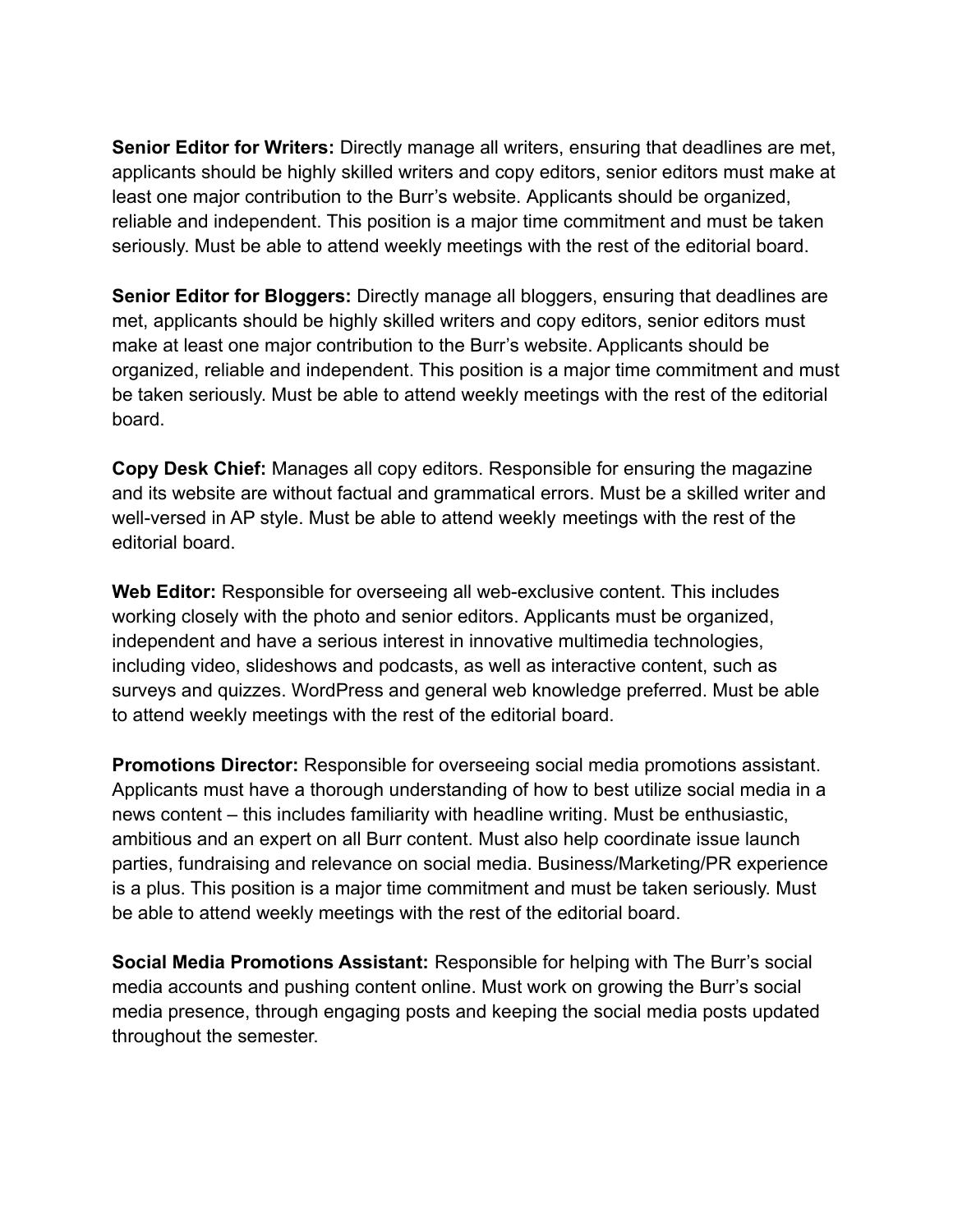**Writer:** Responsible for producing stories to be posted on the Burr's website and in the print issue. Should have some knowledge in AP style.

**Blogger:** Generates bi-weekly content for theburr.com on particular topic areas. Should have some knowledge in AP style.

**Copy Editor:** Responsible for copy editing any materials assigned by the copy desk chief, from names and majors to Burr and AP Style. Expected to be a diligent fact checker and well-versed in AP style.

**Photographer:** Takes photo assignments from the photo editor for theburr.com and for the print issue. Applicants should be reliable and may assist the photo editor in editing photos and must write captions for all photos submitted.

**Videographer:** Produces and edits videos, podcasts and/or audio-photo slideshows for theburr.com, applicants should be reliable and independent. Must be proficient in a major editing software (Premiere, Final Cut Pro). Will be expected to generate material throughout the semester.

**Illustrator:** Produces web illustrations and illustrations for the print issue.Will coordinate with the art director and adhere to his or her vision, should be skilled at free-hand drawing and should also be well-versed in Adobe Illustrator.

**Designer:** Takes assignments from the art director. Designs two to three spreads for the print issue and must be well-versed in Adobe InDesign

**Podcast host:** Will host a bi or tri-weekly podcast on a topic of their approved choice. Should have knowledge in audio editing and be able to work in a fairly hands-off environment.

# **Please fill out all questions in the sections that you are applying for and answer questions at the end of the application!**

# *If applying to be an editor (Managing, Senior):*

o Being an editor is a major time commitment. How will you be able to fulfill this role as you oversee multiple people?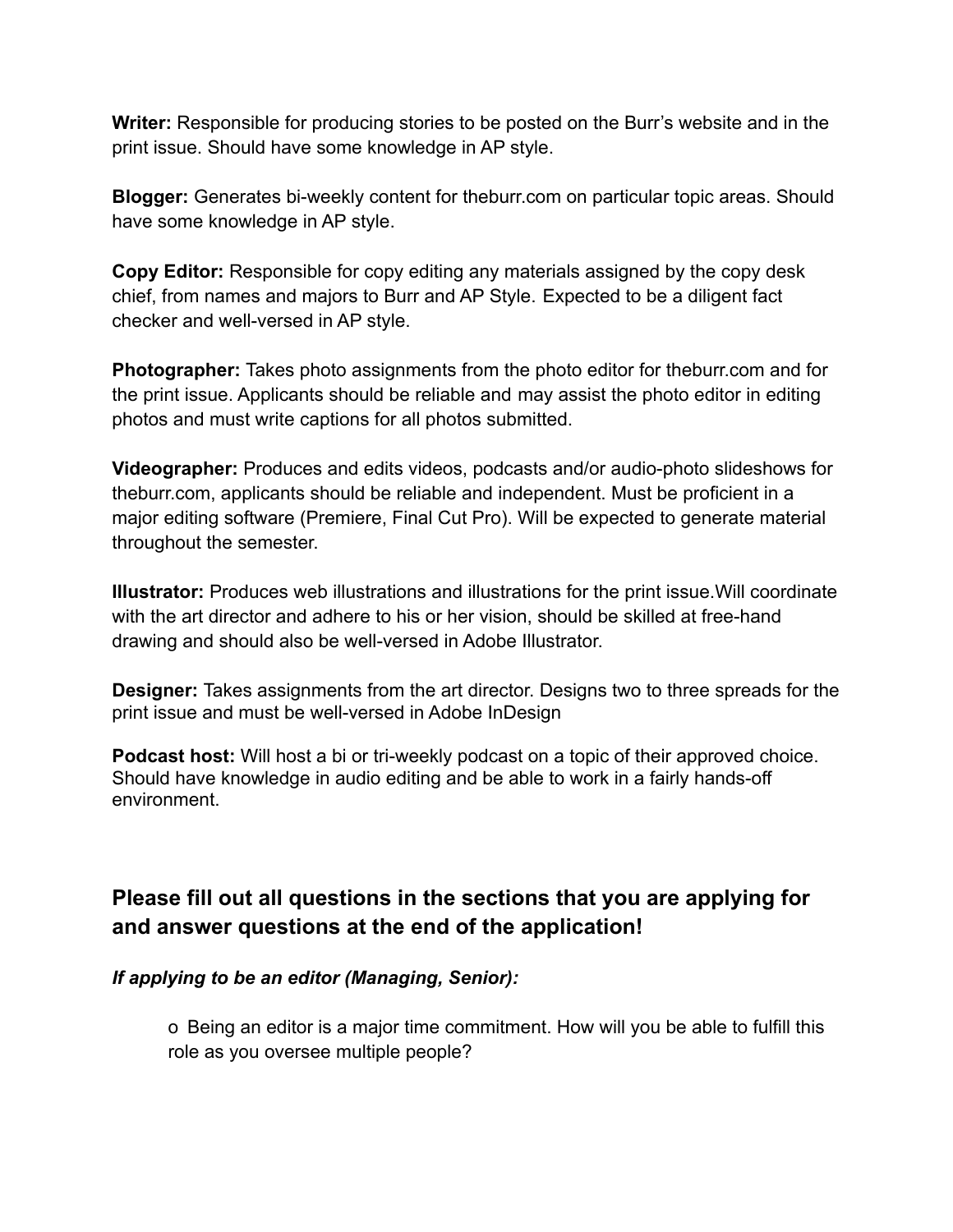o How will you handle difficult situations such as missed deadlines?

o How will you help make the Burr more digitally focused?

o Pitch **three** story ideas, whether that is a first-person, profile, narrative or investigative story, and provide a description and angle for each.

o Please attach **three** writing samples.

o If we pursue a print issue this semester, we will need to decide on a theme. Pitch an idea for that theme.

# *If applying for Art Director, Assistant Art Director or Photo Editor:*

o Being director/editor is a major time commitment. How will you be able to fulfill this role as you oversee multiple people?

o How will you handle difficult situations such as missed deadlines?

o Suggest two visual story ideas, whether that be a photo story or an illustration-dominant story; please provide detailed descriptions of each.

o **Photo Editor only:** What kind of photography experience do you have?

o **Art/Assistant Art Director only:** submit three various illustrations/design samples to showcase your skills as attachments.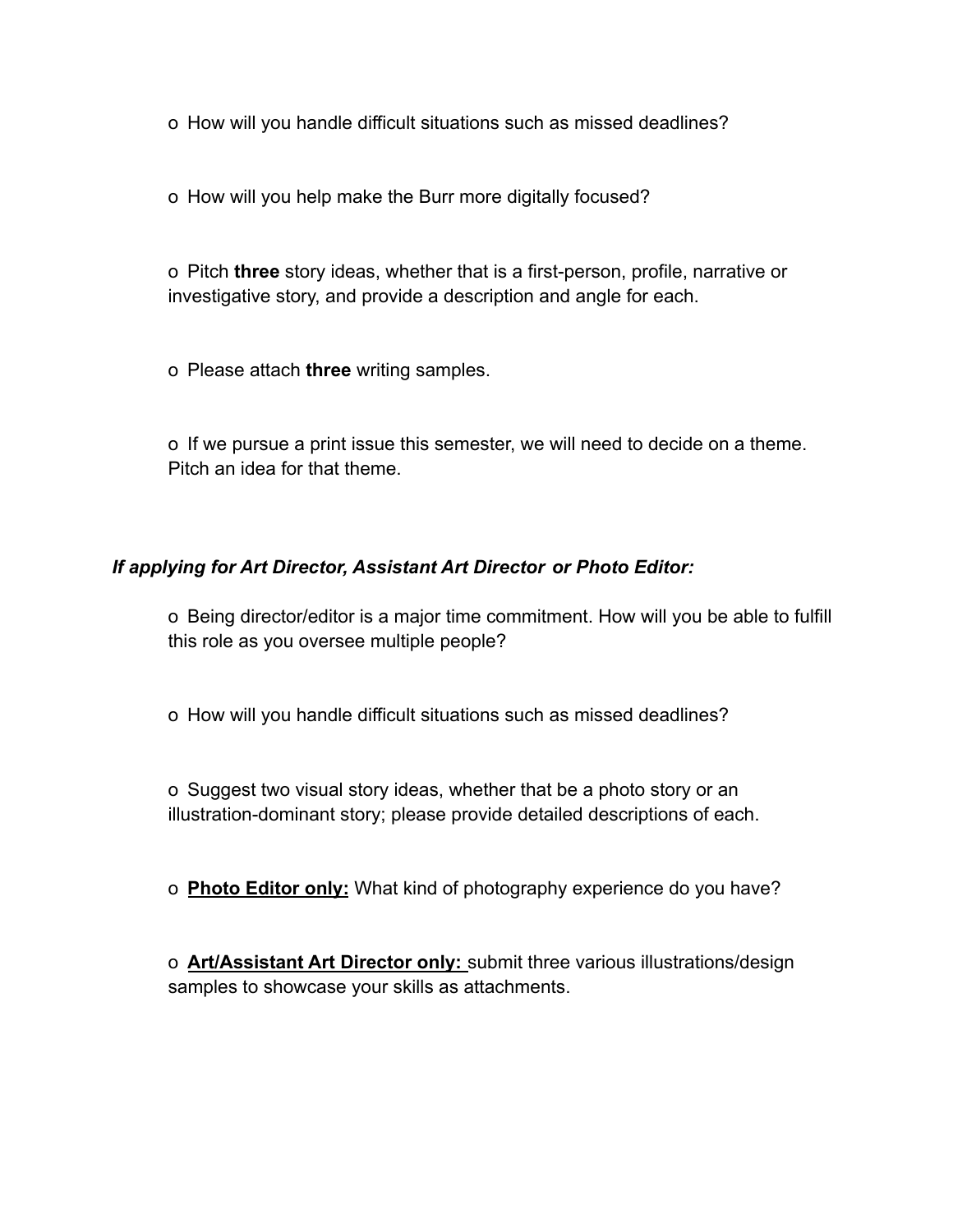o **Photo Editor only:** submit five to eight photo samples, all of which should include cutlines for context. Please include portraiture and non-portraiture in your samples.

#### *If applying for Promotions Director:*

o Being a director is a major time commitment. How will you be able to fulfill this role as you balance overseeing other staff members and schoolwork?

o How will you better The Burr's social media presence?

o How do you intend to increase The Burr's online engagement?

o Suggest **three** promotional/fundraising events, include both online and in-person ideas, for the Burr and provide a detailed description of each.

o Please include your Twitter and Instagram handles.

# *If applying for web editor:*

o What kind of web experience do you have? (WordPress, coding, uploading content, etc.)

o Being an editor is a major time commitment. How will you be able to fulfill this role as you oversee multiple people?

o Suggest **three** web ideas. Consider art/photos and innovative multimedia, including video, slideshows and podcasts, as well as interactive content, like surveys and quizzes.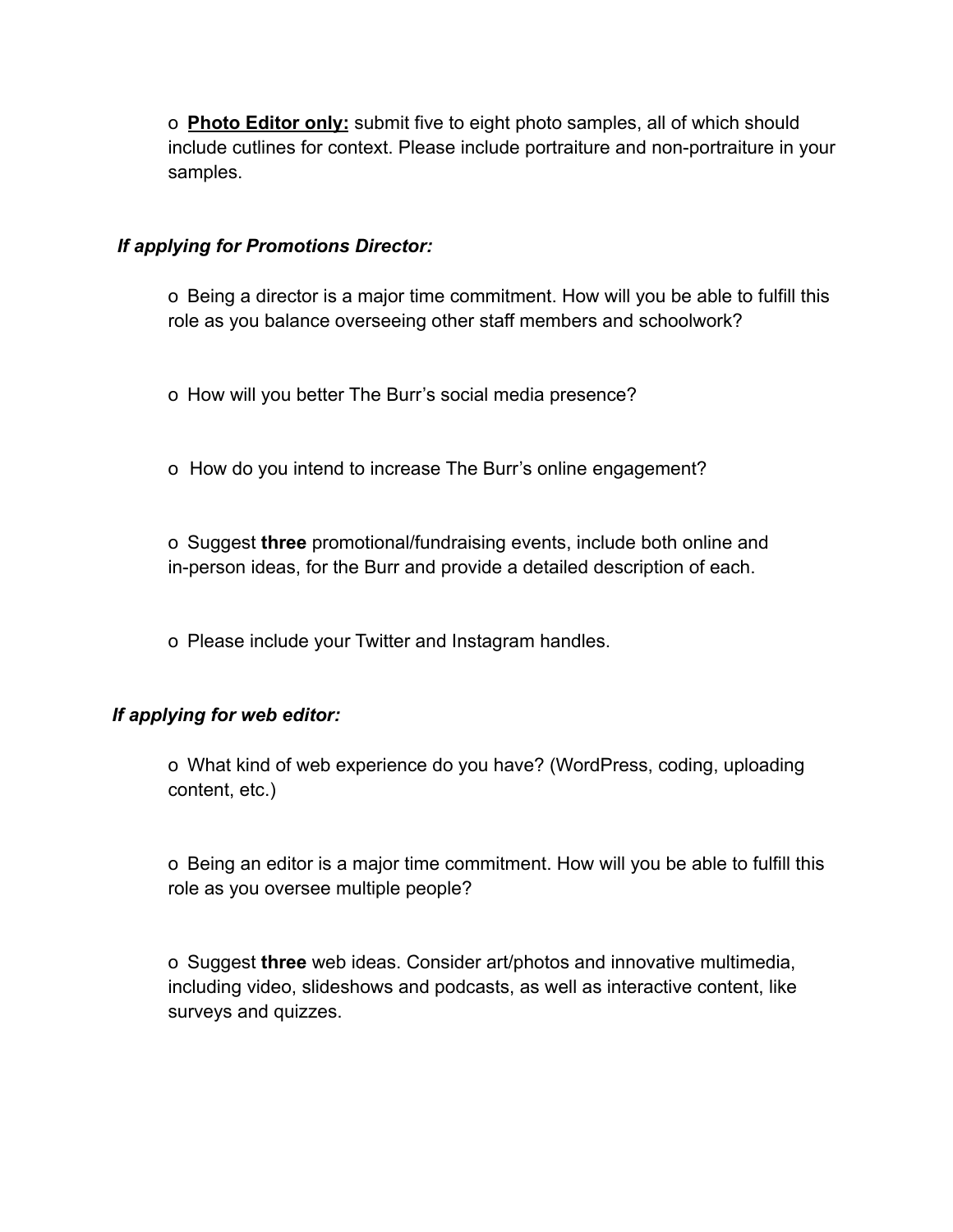o If you have a website that you have created/designed, please provide a link (if applicable).

#### *If applying for copy desk chief:*

o As copy desk chief, how will you be able to fulfill this role as you oversee multiple people?

o What experience do you have in copy editing? What courses have you taken in editing or copy editing?

o Please attach a writing sample and a sample of a piece you have edited (if applicable).

#### *If applying for social media promotions assistant:*

o How will you increase The Burr's social media presence? What ideas do you have?

o How do you suggest increasing the engagement on all social media sites?

o Suggest **three** promotional/fundraising events for the Burr and provide a detailed description of each.

o Please include your Twitter and Instagram handles.

# *If applying to be a writer:*

o What writing experience do you have?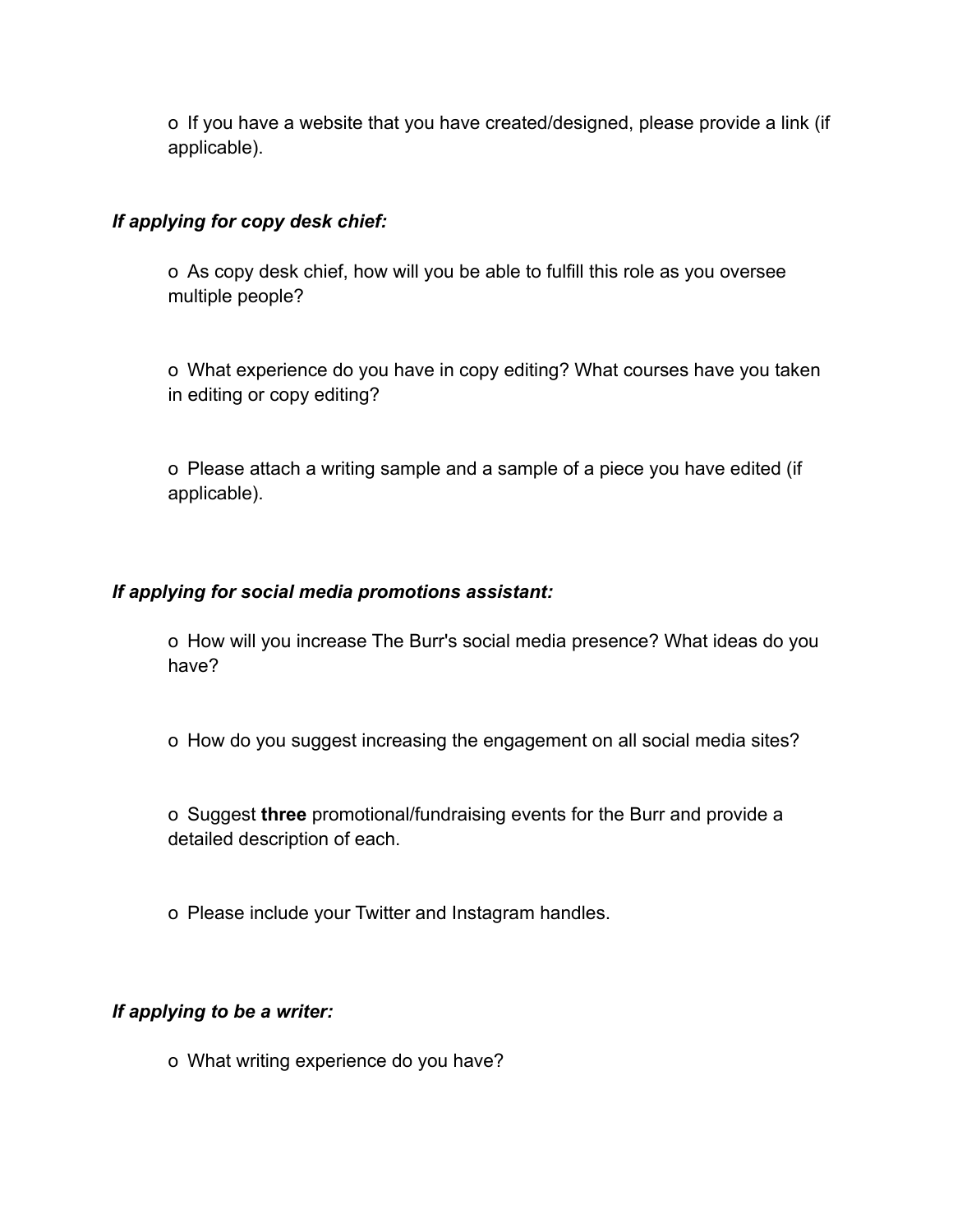o Pitch **three** story ideas, whether that is a first person, profile, narrative or investigative story, and provide a description and angle for each.

o Please attach **three** writing samples.

#### *If applying to be a blogger:*

o List three ideas of what your blog might be about. Check out theburr.com to see what some previous blogs have revolved around. Who will your audience be?

- o What writing experience do you have?
- o Please attach **three** writing samples.

#### *If applying to be a copy editor:*

o What experience do you have in copy editing? What courses have you taken in editing or copy editing?

o Please attach a writing sample and a sample of a piece you have edited (if applicable).

#### *If applying to be a photographer:*

o What photography experience do you have?

<sup>O</sup> Suggest three photo stories or photo spreads for the spring issue.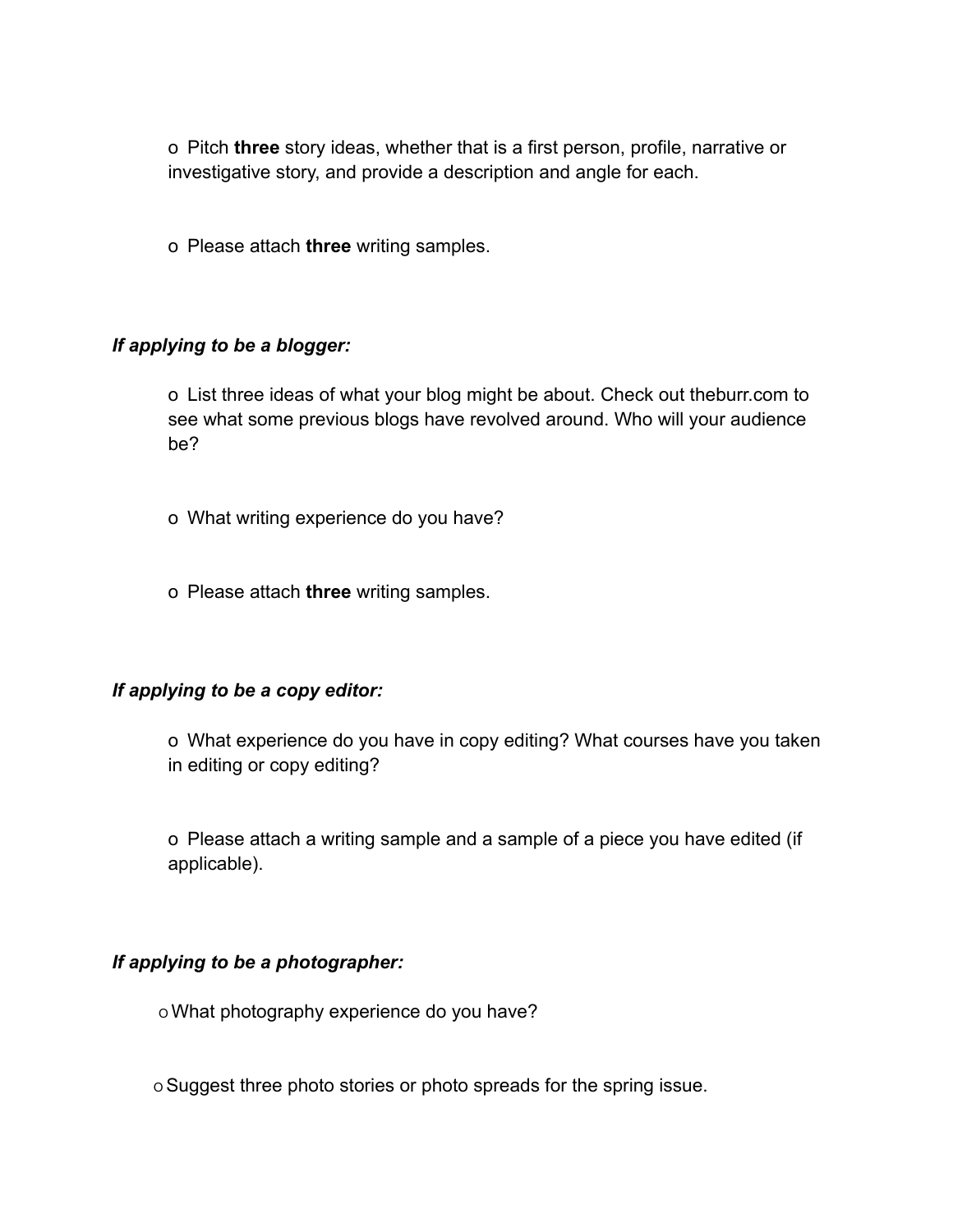<sup>O</sup> Submit **five to eight** photo samples, all of which should include cutlines for context. (Cutlines may be written below, if needed.) Please include portraiture and non-portraiture in your samples.

#### *If applying to be a videographer:*

- o What kind of experience do you have?
- o What do you think you could bring to The Burr and its online presence?
- o Submit or provide links for **three** video or audio samples.

#### *If applying to be an illustrator:*

- o What kind of experience do you have? What kind of artist are you?
- o Submit **three** or **four** original illustrations, one of which must be an editorial.

# *If applying to be a designer:*

- o What kind of design experience do you have?
- o Submit **three** various design samples to showcase your skills as attachments.

# *If applying to be a podcast host:*

o List three ideas of what your podcast might be about. What types of people will you interview or will it be research based?